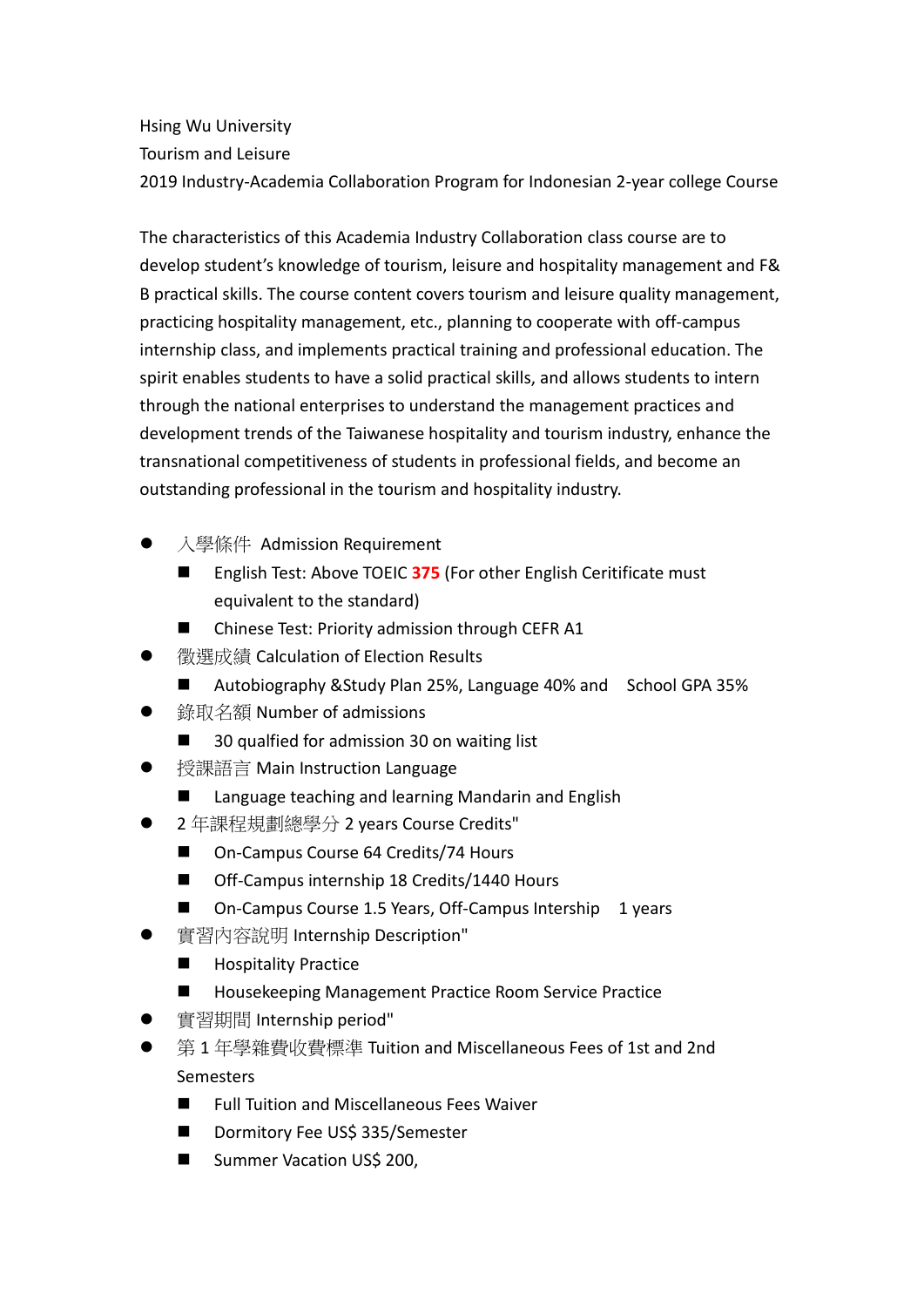- **Winter Vacation USS 135**
- 第 3 學期開始學雜費收費標準(含實習階段收費說明) Tuition and Miscellaneous Fees after 3rd Semeste
	- Fee Charge (Same with local Student):
	- Tuition Fee:US\$ 1295
	- Miscellaneous Fees:US\$ 285
	- Computer & Internet Fee: US\$ 30
	- Group Insurance:US\$ 9
	- $\blacksquare$  Total: 38779+8538+900+265=US\$ 1616
	- Fee Charge during Internship Period: Full tuition fee and 4/5 of miscellaneous fees during Internship peroid , according to the Internshipregulations of Hsing Wu University
- 獎學金 Scholarship
	- I. 1st-2nd Semester full tuition fee waiver
	- II. 3rd-5th Semester 12,000NTD